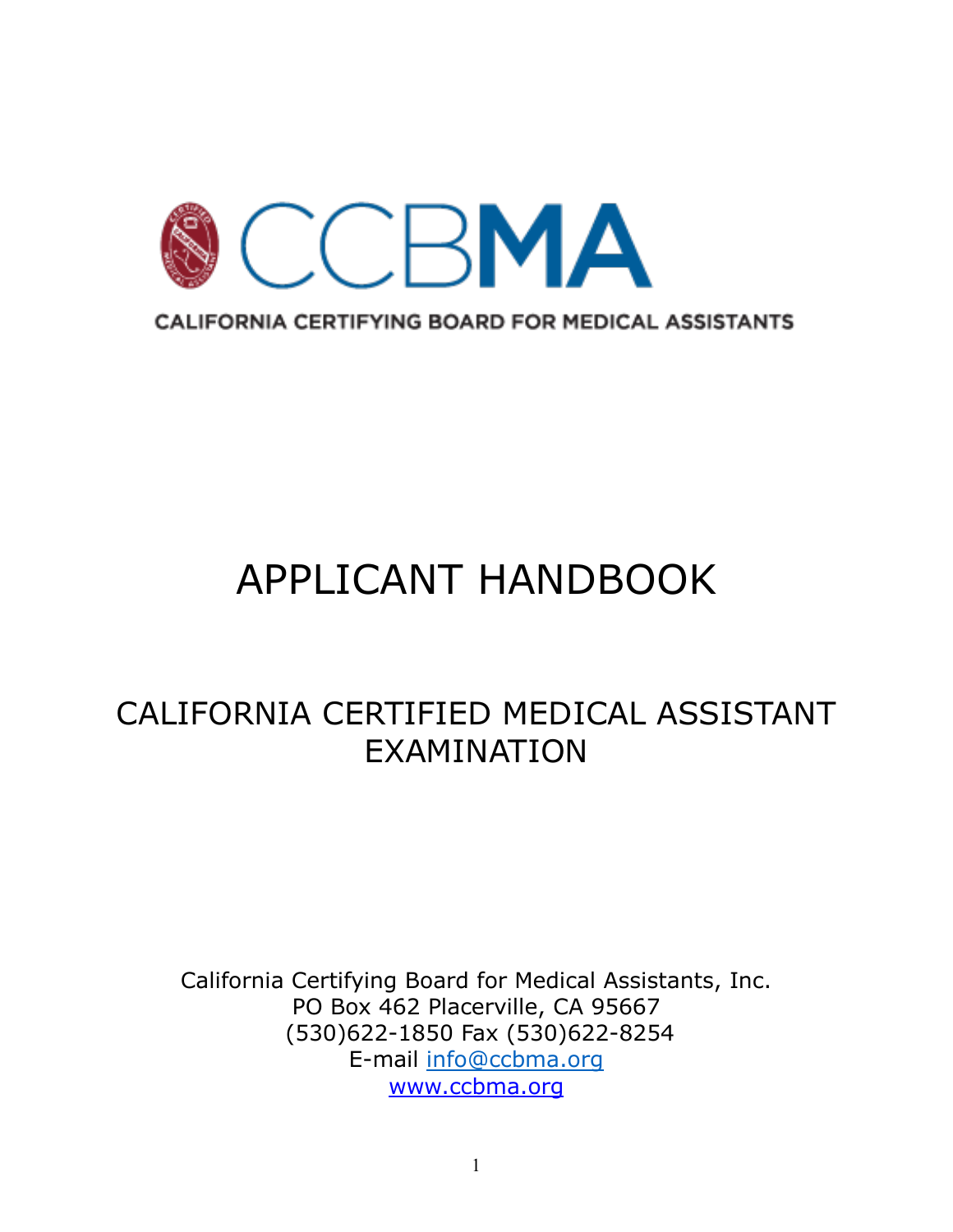# **TABLE OF CONTENTS**

| What is a CCMA?<br><b>CCMA Core Values</b>                                                                                                                                                                                                                                                                       |   |
|------------------------------------------------------------------------------------------------------------------------------------------------------------------------------------------------------------------------------------------------------------------------------------------------------------------|---|
|                                                                                                                                                                                                                                                                                                                  |   |
| Nondiscrimination Policy<br>Eligibility Requirements and Required Documentation<br><b>Special Accommodations</b><br>Exam Format<br><b>Testing Fees</b><br>Credentials<br><b>Application Processing</b><br>Confidentiality of Applicant Information<br>Grounds for Denial of Eligibility                          |   |
|                                                                                                                                                                                                                                                                                                                  |   |
| Scheduling with Pearson Vue<br>Failure to Schedule or Failure to Show for Scheduled Exam<br>Withdrawals, Cancellation and Postponement Policy<br><b>Test Center Policy</b><br><b>Test Center Regulations</b><br>Certificate, Wallet Card and Pin<br><b>Retake Examinations</b><br><b>Retake Examination Fees</b> |   |
|                                                                                                                                                                                                                                                                                                                  |   |
|                                                                                                                                                                                                                                                                                                                  |   |
| Grounds for Denial of Certification/Recertification<br>Revocation of CCMA credentials<br>Possible Disciplinary Penalties<br><b>Appeals Process</b>                                                                                                                                                               |   |
| Resources …………………………………………………………………………………                                                                                                                                                                                                                                                                        | 8 |
| <b>CCBMA</b><br>Pearson Vue<br>Medical Board of California                                                                                                                                                                                                                                                       |   |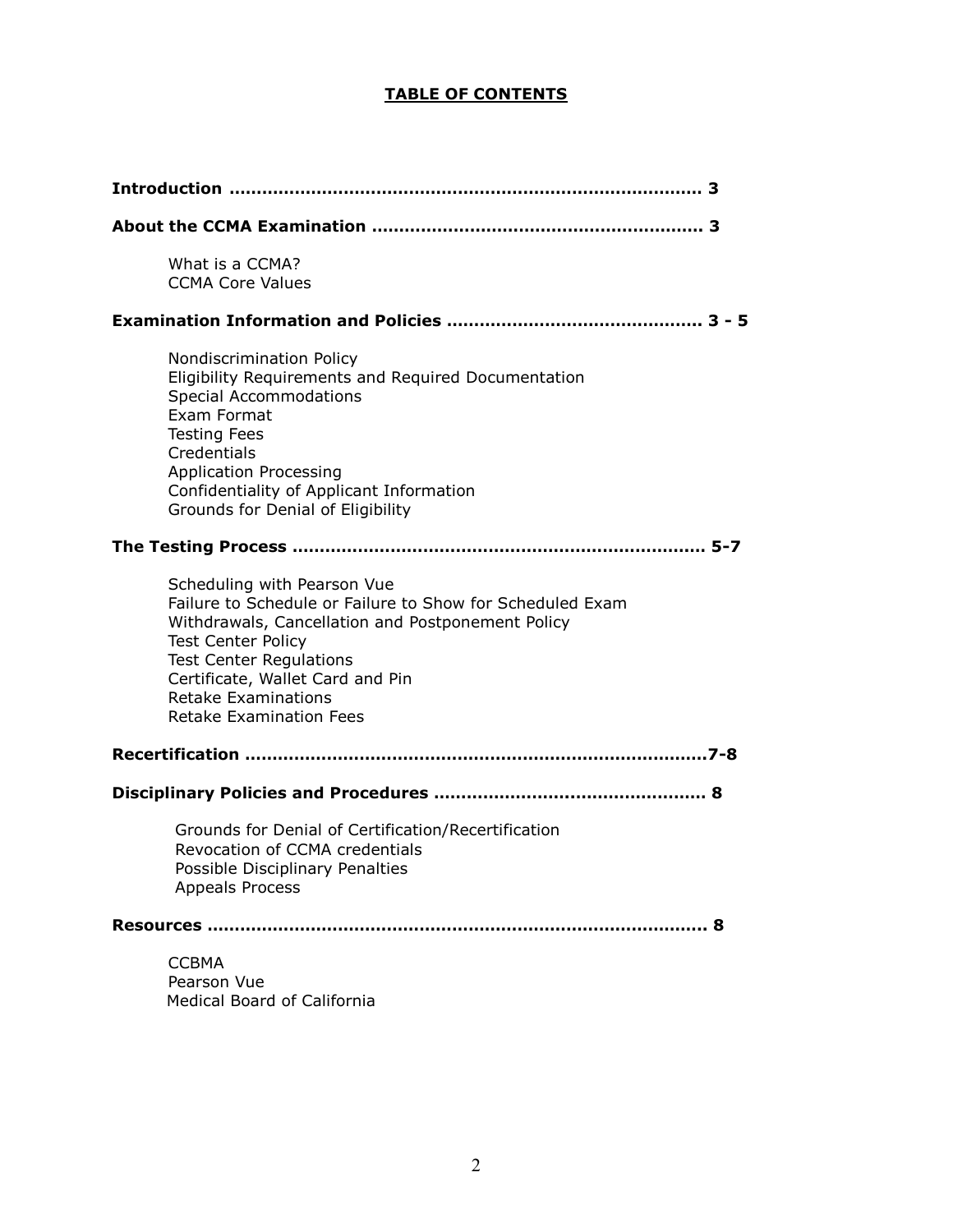# **Introduction**

The California Certifying Board for Medical Assistants (CCBMA) is a private non-profit 501c3 corporation that has been administering the California Certified Medical Assistant (CCMA) exam since 1990. CCBMA is recognized by the Medical Board of California as an approved certification agency.

The goals of the California Certifying Board for Medical Assistants (CCBMA) are to provide a pathway for California medical assistants to demonstrate professional competency in the specialty of their choice; to encourage career development through continuing education and recertification; and to continually improve the certification programs to reflect the changing requirements of healthcare in California.

This handbook is intended to be a resource for understanding the CCBMA exam application and testing process. It should be used in conjunction with other information available on the CCBMA website.

Please note that CCBMA policies and fees are subject to change without notice.

# **About the CCMA Examination**

The California Certified Medical Assistant examination is a comprehensive objective examination of the candidate's knowledge of medical assisting. It is designed for the entry level medical assistant.

#### **What is a CCMA?**

A California Certified Medical Assistant (CCMA) is a medical assistant who has met the qualifications established by the California Certifying Board for Medical Assistants (CCBMA) and has passed a comprehensive objective examination administered by CCBMA.

#### **CCMA Core Values**

The following principles are core values for the CCMA applicant and certificant:

Professional Standards: Respect and understand that as a healthcare professional the medical assistant is dedicated to providing competent support, within the scope of practice as set forth by the Medical Board of California, with compassion and respect for human diversity and dignity.

Confidentiality: Provide services with full respect of the rights of patients and colleagues, and safeguard patient confidence and privacy in accordance with the law, including but not limited to HIPAA compliance requirements.

Professionalism with Integrity: Practice the profession with honesty, integrity and accountability, respecting all laws and regulations and avoiding any false, fraudulent or deceptive activities.

Improve Knowledge and Skills: Continue to learn, maintaining and improving all knowledge and skills necessary for the everchanging healthcare environment.

Improve the Health and Well Being of the Community: Recognize a responsibility to contribute to the improvement of the community and betterment of public health.

# **Examination Information and Policies Nondiscrimination Policy**

The California Certifying Board for Medical Assistants does not discriminate among applicants as to age, race, sex, religion or national origin.

#### **Eligibility Requirements Required Documentation**

Applicants must meet the following requirements, in addition to one of the eligibility requirements outlined below. Clinical certification requires some additional criteria, as detailed at the bottom of the page.

- Be at least 18 years of age
- Provide proof of current CPR certification
- Provide a copy of a US Government issued ID with your signature (driver's license, ID card or passport)
- Name on ID must match the application

Name change corrections after submission of the application will be assessed a \$50.00 fee.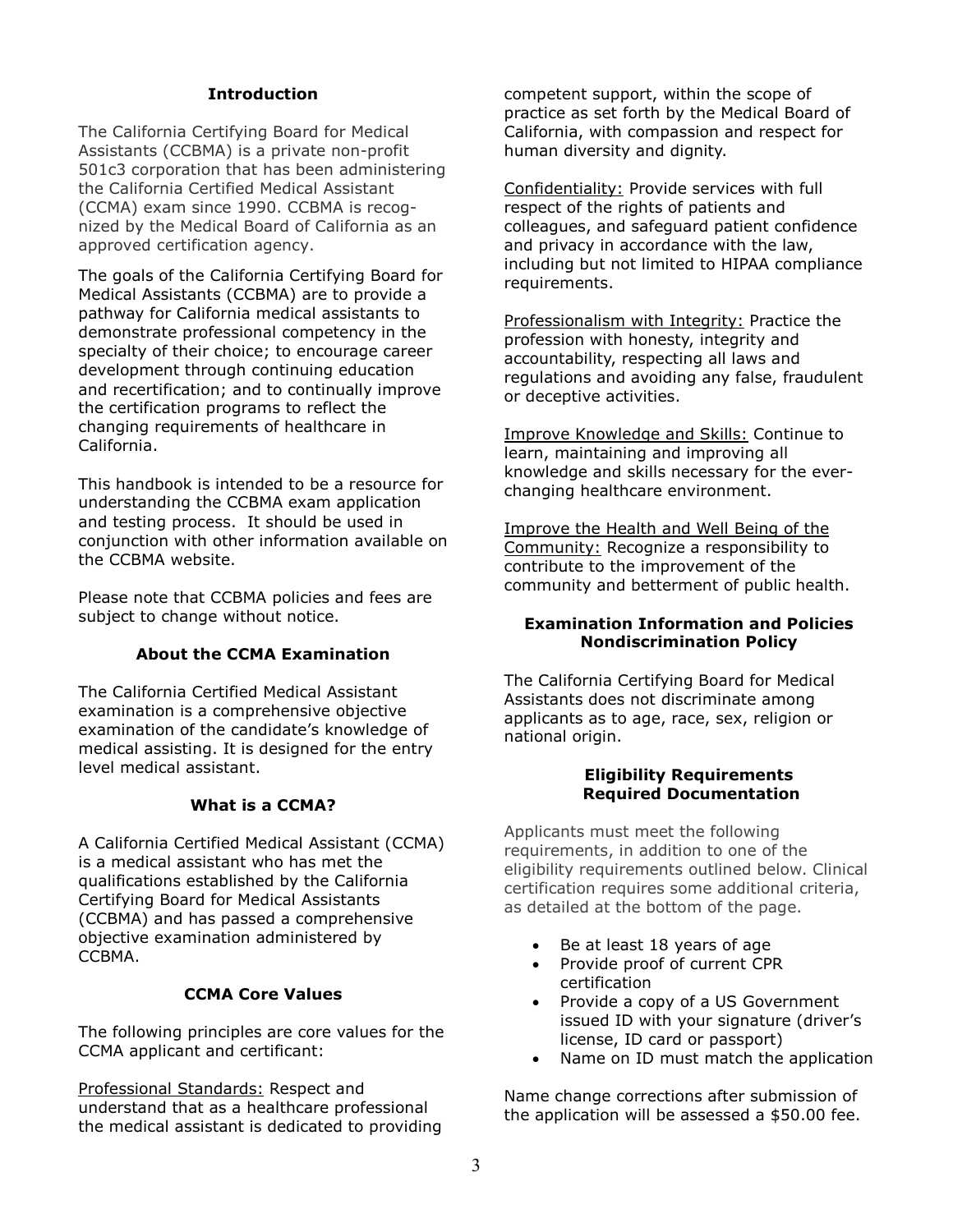Applicants must create an account on the CCBMA.org website. All required documents can be uploaded to their account.

Applicants applying for the Clinical specialty examination, must provide proof of training(a signed Statement of Proficiency dated within one year preceding the application) in administering injections and performing skin tests and/or training in venipuncture and skin puncture for the purpose of withdrawing blood, as required by the California Medical Assistant Regulations, Section 1366.1. This form can be found on the requirements page on the website.

An applicant must satisfy at least one of the following requirements:

Currently employed as a medical assistant by a licensed of a physician (MD/DO/DPM) in the United States or working as an administrative medical assistant in the United States.

- Upload verification of employment (current paystub).
- Upload a signed injection/venipuncture Statement of Proficiency (for clinical certification)

OR

Graduate of a medical assisting program in the United States within five years from a secondary, postsecondary or adult education program in a public school authorized by the Department of Education or a graduate of a community college or a postsecondary institution within the last five years from by an accreditation agency recognized by the US Department of Education or approved by the Bureau for Private and Postsecondary Education.

- Upload a copy of your certificate of completion or unofficial transcript
- Upload an injection/ venipuncture Statement of Proficiency (for clinical certification)

# OR

Have had at least two years employment comparable to full time (4160 hours) as a practicing medical assistant in the United States within the last five years as a medical assistant.

- Upload a statement from previous employer(s) verifying the number of hours worked in the last five years.
- Upload a signed injection/venipuncture Statement of Proficiency.

OR

Currently employed as a medical assisting instructor in an accredited institution in the United States.

- Upload employment verification.
- Upload injection/ venipuncture Statement of Proficiency signed by Medical Program Director for clinical certification.

OR

Member of the US military with relevant training or either separated from the Military within the last year or served in that capacity for at least two of the previous five years.

- Upload a copy of DD214 or proof of current military employment.
- Upload a Statement of Proficiency signed by your commanding officer.

# **Special Accommodations**

Applicants who require special accommodations on the day of examination **must request such exceptions in writing and it must be included with the initial application.** Physical disability must be currently documented by a medical doctor. If you are requesting special accommodations because of a learning disability, documentation must be provided from a qualified professional dated within the last year. We will make every effort to accommodate such cases, but we reserve the right to deny requests that would jeopardize the security of the examination materials or the integrity of scores derived from the examination. The special accommodations form is provided on the CCBMA.org website.

# **Exam Format**

There are three exams: BASIC, ADMINISTRATIVE AND CLINICAL. Each exam is in English. All new applicants must take the Basic examination and the Administrative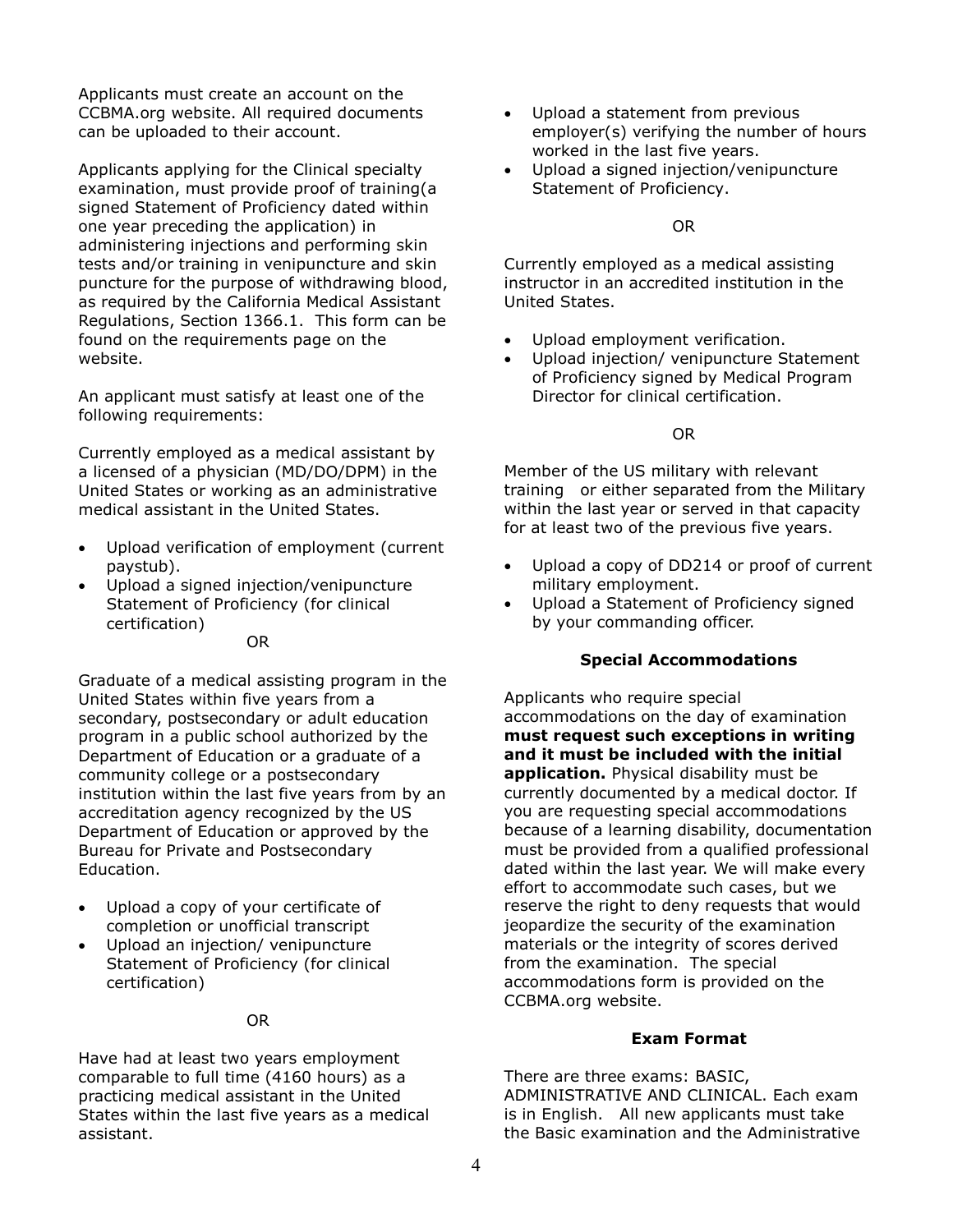and/or the Clinical specialty. You must pass the Basic examination and at least one specialty to become certified. Certifying for a second specialty is optional.

Each exam is divided into sections and questions within each section are chosen at random from the test bank. The exams are meant to test the knowledge, skills and abilities of the advanced entry level medical assistant.

# **Basic Exam**

- 175 multiple-choice questions
- Two hour time limit

# **Administrative Exam**

- 100 multiple-choice questions
- One hour time limit

# **Clinical Exam**

- 125 multiple-choice questions
- One hour time limit.

# **Testing Fees**

| <b>Basic and Clinical Specialty</b>         | \$145 |
|---------------------------------------------|-------|
| Basic and Administrative Specialty          | \$145 |
| Basic, Administrative, Clinical Specialties | \$185 |
| <b>Expired Credential Reactivation Fee</b>  | \$ 60 |

- Payments are made online via debit card, credit card or by e-check.
- A \$25 administrative fee will be assessed for chargebacks.
- A \$60 nonrefundable processing fee will be assessed on withdrawn and denied applications.
- Fees are subject to change without prior notice.

# **Credentials**

- Applicants who pass the Basic and Administrative examinations receive a CCMA-A credential.
- Applicants who pass the Basic and Clinical examinations receive a CCMA-C credential.
- Applicants who pass the Basic, Administrative and Clinical examinations receive a CCMA-AC credential.

CCBMA accepts applications online to provide an efficient, straightforward and convenient experience for all applicants. Applications are processed in the order they are received. Please allow 15 business days to receive your authorization letter via email with scheduling instructions. You may choose to utilize our expediting service, which includes providing your authorization via email along with a courtesy follow-up call within seven (7) business days. This service costs an additional \$60.

# **Confidentiality of Applicant Information**

All applicant information received by CCBMA (e.g., application, driver's license or US government issued identification number, credit card information) is confidential and will not be shared without written permission. All test scores are confidential and will not be released to any person other than the candidate. Certification status is a matter of public record and will be maintained on CCBMA's website under the "Verify A Certification" tab. The information contains the certificant's name, credential, city and state, certificate number and active certification date.

# **Grounds for Denial of Eligibility**

Your application can be denied if one or more of the following occurs:

- Failure to meet eligibility criteria
- Providing false or misleading information
- Nonpayment of fees, insufficient fees, or a declined credit/debit card
- Failure to provide supporting documentation
- Failure to respond to CCBMA contact requests

If your application is denied by CCBMA, you will receive an email and a refund of your application fee minus a \$60 processing charge. **No refunds on expediting fees, reactivation of expired credentials or study material.**

# **Application Processing**

# **The Testing Process**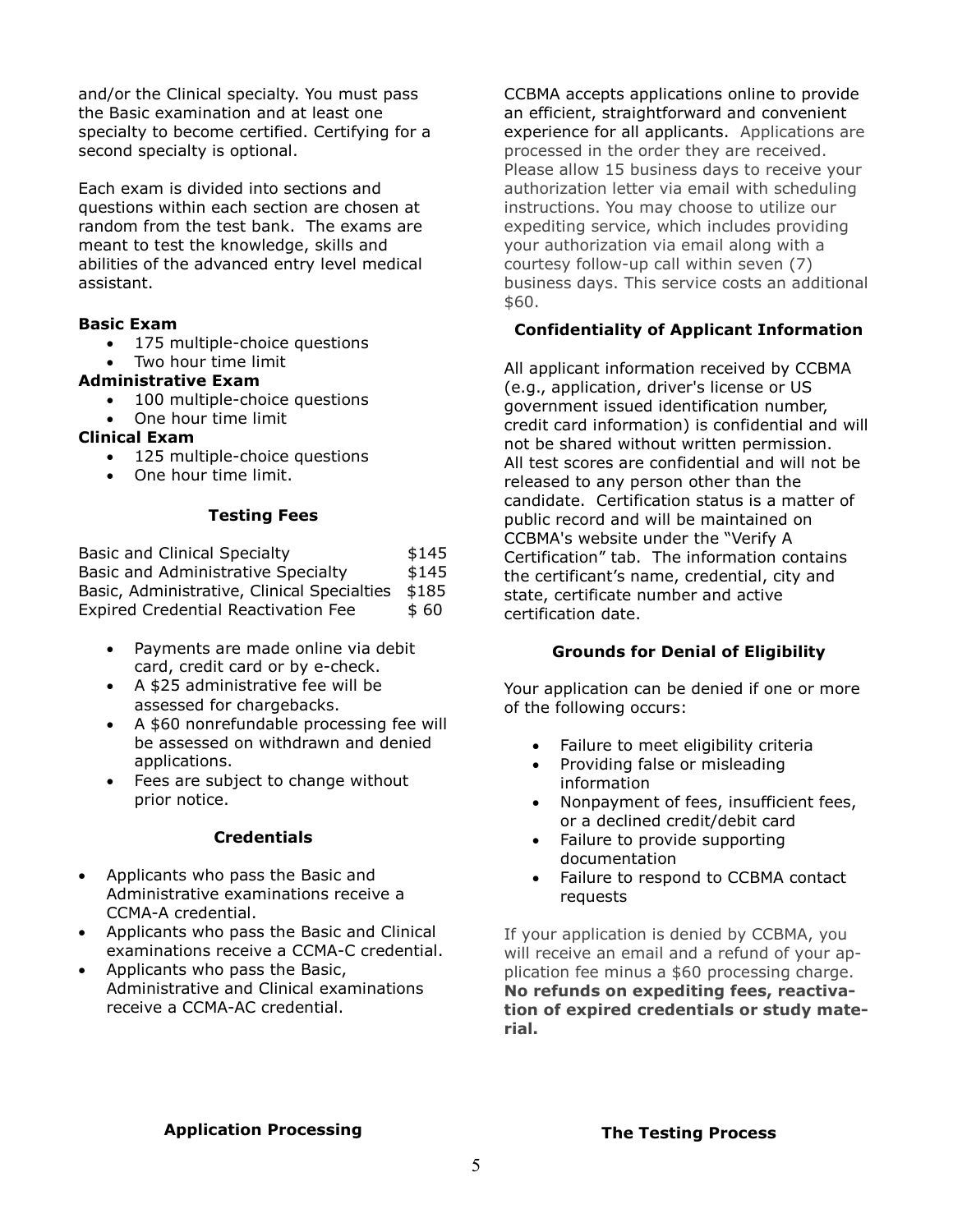# **Scheduling with Pearson Vue**

Upon approval of your [application,](https://ccbma.org/certification/application/) you will be contacted via email with scheduling instructions for the exam. CCBMA offers yearround testing at several locations through [Pearson VUE.](https://home.pearsonvue.com/ccbma) You will not be able to register for your exam until your application is approved.

#### **Failure to Schedule or No Show for Scheduled Examination**

If you fail to schedule an authorized examination by the "must-test-by" date indicated on your authorization letter, you will forfeit all fees paid and will not be entitled to a refund.

If you fail to appear for a scheduled test (no show), arrive more than 15 minutes after the scheduled start time for taking the test and are refused admission to the exam, or change your exam date without providing 24-hour notice, you will forfeit all fees and will not be entitled to any refund. In addition, this will be considered as one of the three attempts to pass the examination.

# **Withdrawals, Cancellation and Postponement Policy**

If you wish to withdraw or cancel your application, you must do so in writing. Your application fee minus a \$60 processing fee will be refunded. If you wish to cancel your scheduled exam, you must do so in writing to CCBMA not less than 15 days prior to your scheduled exam or the must-test-by-date indicated on your authorization letter. You must contact Pearson VUE directly to have your scheduled appointment canceled and removed from their system. You will be required to provide proof of the cancellation. If you meet these deadlines, you will receive a refund of the application fee paid minus a \$60 processing charge. Cancellation requests must meet these criteria or no refund will be given.

Failing to appear for a scheduled test, arriving more than 15 minutes after the scheduled start time, refusing admission to the exam, or changing the exam date **without providing**  24 hours' notice will result in forfeiture of the entire fee.

To reschedule the exam, do so by directly contacting Pearson VUE, our testing company, at the phone number found on the eligibility letter. You must test by the date that is specified in your eligibility letter.

# **Test Center Policy**

Pearson VUE testing centers provide computer-based test services for academic assessment, professional licensure and certification. To ensure security and uniformity for all testing candidates, Pearson test center environments are standardized. Pearson test centers provide the resources necessary for secure administration of the exam, including video and audio monitoring and recording, and use of digital cameras to record the identity of examinees. At the beginning of the exam, you will be required to agree that both audio and video may be recorded in the testing room while you take the test. If you do not agree, you will not be allowed to complete the test and will forfeit your fee.

# **Test Center Rules**

Any violation of the testing policies and regulations outlined in this handbook may result in dismissal from the testing center and forfeiture of fees.

Test center staff monitor all test sessions for the exam. You must follow the instructions of test center staff.

Test center staff are not authorized to answer questions regarding exam content, test software, or scoring.

You may not bring any personal belongings into the test area, including, but not limited to, the following:

- Mechanical or electronic devices (e.g., cell phones, personal digital assistants [PDAs], calculators [will be provided upon request at the testing center], smart watches, electronic paging devices, recording or filming devices, or radios). Use of electronic devices while at the test will not be permitted.
- Outerwear (e.g., coats, jackets, headwear, or gloves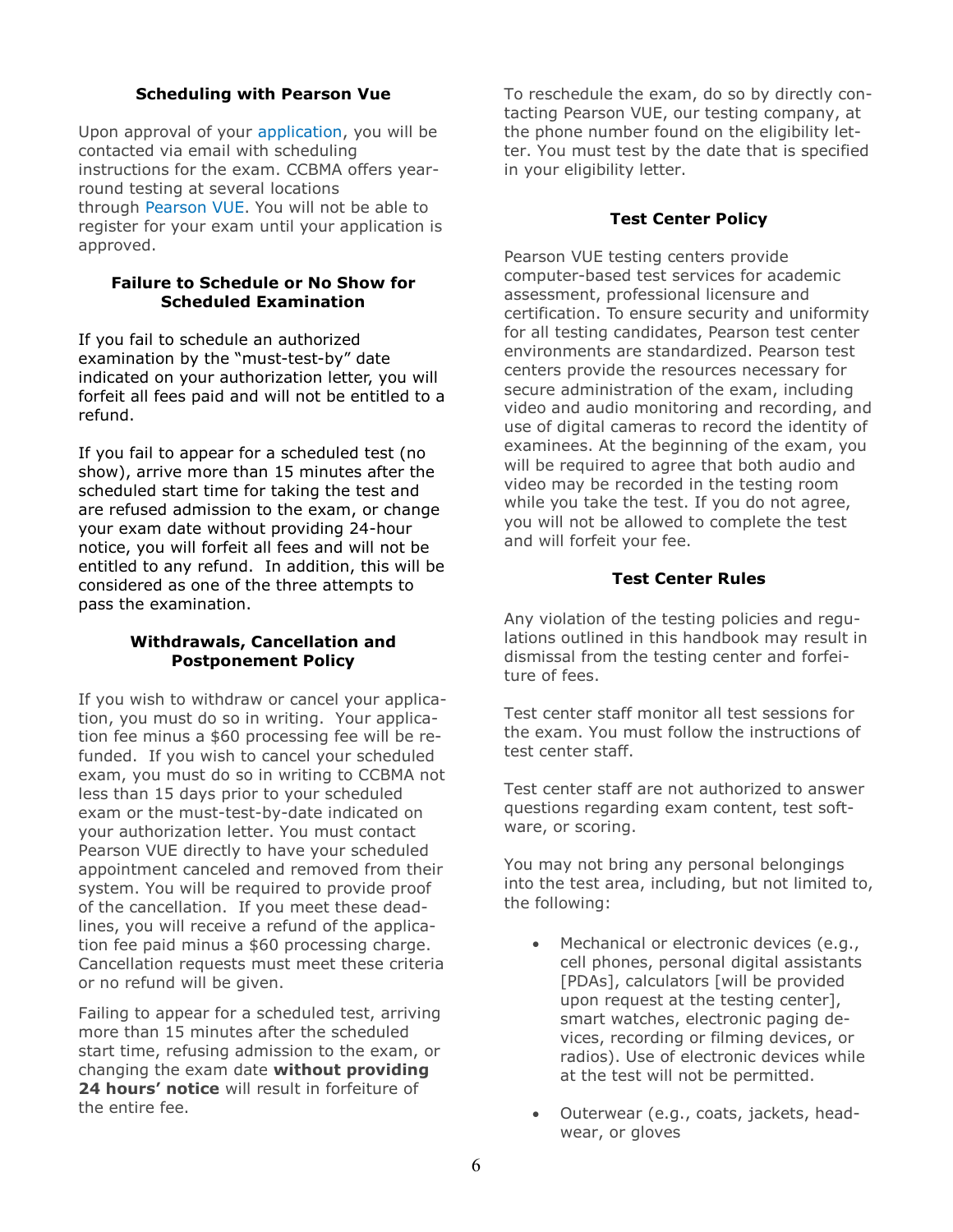- Book bags, backpacks, handbags, briefcases, or wallets
- Books, notes, written materials, or scratch paper
- Food, candy, gum, or beverages
- A locker will be provided for your personal items. Keep in mind that the lockers are small. All stored mechanical or electronic devices must be turned off. Personal items and their contents may be subject to inspection.
- When checking in, you will be asked to present eyeglasses to the test center administrator for inspection. Smart eyewear will not be permitted in the examination room under any circumstances.
- Breaks are not offered. The majority of people will finish the exam in under the allowed time. You can choose to let your time run down on an exam for a quick break. Remember that the next exam will automatically load and the next timer will start once you click out of the module, so you don't want to be gone long.

# **Certificate, Wallet Card and Pin**

For passing applicants, a certificate suitable for framing, and a wallet card indicating the CCMA credential will be mailed to the certificant. The California Certified Medical Assistant pin will be included and may be worn as long as certification remains current.

Replacement certificates, wallet cards and pins are available for purchase in the CCBMA website store to actively credentialed medical assistants.

# **Retake Examinations**

In the event that you fail an exam, you will receive credit for the examination that you passed and may repeat the failed examination up to two times. You will be invited to complete a **[retake application](https://ccbma.z2systems.com/survey.jsp?surveyId=5&)** explaining that you will have to wait 30 days before attempting the exam(s) again. If you do not pass within the three attempts, you will have to wait 90 days, complete the application, and retake the entire examination. Any examination previously passed will no longer be

counted. You cannot reapply to retest after three failed attempts if you are not employed as a medical assistant.

# **Retake Examination Fees**

| Retake Basic Exam          | \$105 |
|----------------------------|-------|
| Retake Clinical Exam       | \$90  |
| Retake Administrative Exam | \$90  |

#### **Recertification**

The purpose of recertification is ensure that medical assistants certified by CCBMA continue to maintain the level of knowledge tested at the time of initial certification and demonstrate growth in their specialty areas with continued education and training. Recertification ensures that certificants maintain a commitment to learning and encourages career development by staying abreast of evolving knowledge and skills.

All California Certified Medical Assistants must recertify every five years in order to maintain their active status. This time frame is a standard mandated by the Medical Board of California as being appropriate for the scope of the CCBMA credentials.

Recertification is achieved by accumulating 60 continuing education units (CEUs) that are relevant to the medical assisting profession, promote continuing competence, and fall within the scope of practice as defined by the Medical Board of California's Medical Assistant Regulations and CCBMA's Examination Content Outlines. In addition applicants must show proof of current CPR certification, HIPAA and Cultural Competency training.

# **Recertification Fees**

#### Recertification Fee \$150

An email reminder will be sent out six months prior to the end of active status. This reminder will be sent to the email address on file.

Certification will be considered active only through the last day of the month/year of the "active to" date. If needed, CCBMA will allow a one-year grace period in which to complete